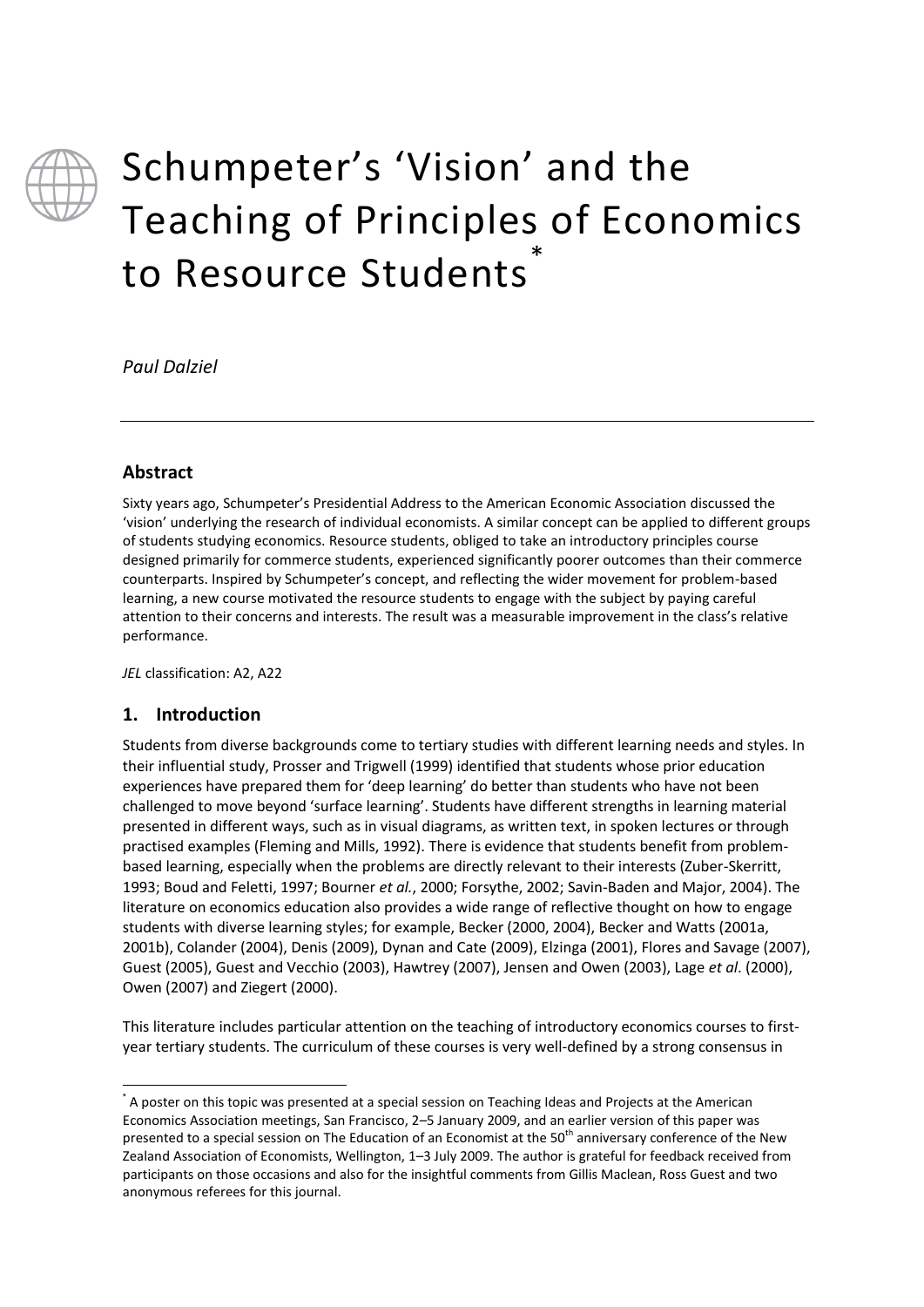textbooks, with the powerful conceptual model of competitive market equilibrium at its core (Reimann, 2004). Students are required to learn how to present this model (either graphically or algebraically), how to apply the model to analyse events affecting supply or demand, and how the model is extended to consider imperfect competition, instances of market failure and theories of macroeconomic management. The dominance of this conceptual core in the economics curriculum has led some economists to worry that 'students who come to us to "study economics" instead become experts in mathematical manipulations' and 'their views on economic issues are influenced by the way we teach, perhaps without them even realising it' (Rubinstein, 2006, p. C1; see also Frey *et al.*, 1993, Frank *et al.*, 1996, Frey and Meier, 2003, Cipriani *et al.*, 2009, and Dow, 2009). This concern has particular force when the first-year course on principles of economics is offered to students across the whole campus, both inside and outside the commerce faculty.

In particular, the standard economics curriculum can pose learning challenges for students enrolled in programmes such as resource or environmental management. Students who enter these programmes because they are concerned about negative impacts of market behaviour on environmental or social outcomes are likely to struggle to engage with a course that begins with several week of studying conceptual theories of the benefits of competitive markets. If the examples used to illustrate these theories favour business applications, this is likely to create a further barrier to learning by such students. This issue is described by Jill Caviglia-Harris, who reported that the students in her interdisciplinary course on environmental perspectives, most of whom had not been exposed to economics previously, held perceptions of the subject that were not always well-founded (Caviglia-Harris 2003, p. 200):

The first-day survey demonstrated that the majority of the students did not understand economics and its role in environmental policy. Some students stated that economics was the cause of the environmental problems of today and believed that this is what environmental economists studied. For example, one student said that, 'Economists convert nature into money and are one of the factors in the destruction of the environment.'

Caviglia-Harris responded by moving quickly through the core theory (and avoiding its more abstract features) to focus on applications using environment-based examples, in-class experiments and economic games. Thus she was able to help her students learn to recognise the link between prices, markets and environmental policy more effectively than would have been possible for this group of students in a typical principles course. Her article generalises from this experience to advocate a curriculum sequence of 'introductory economics material, economic theory specific to the field addressed, and applications related to the course theme' (Caviglia-Harris, 2003, p. 197).

This present paper argues for an approach that goes one step further, based on an award-winning innovation to improve learning outcomes for resource students enrolled in the introductory economics course at one of New Zealand's eight universities, Lincoln University.<sup>1</sup> Following a proposal made by Nicola Reimann (2004) in this journal, the extra step is not simply to *apply* economic theory to relevant examples, but to present the *theory* itself within a relevant problem-based context. In the Lincoln University example, the problem was explicitly chosen to fit the 'vision' of resource students for their role in addressing environmental issues.

The word 'vision' is taken from the Presidential Address given 60 years ago by Joseph Schumpeter (1949) to the American Economics Association, in which he argued that different scientists come to their research with different visions of the world and their place in it (see McGraw, 2007, pp. 476–84).

-

<sup>&</sup>lt;sup>1</sup>The author responsible for the changes described in this paper received an Award for Excellence in Teaching in 2007 (one of two Awards in this category conferred by Lincoln University that year) and was awarded a Good Practice Publication Grant in 2008 from Ako Aotearoa, the National Centre for Tertiary Teaching Excellence, to produce a resource on the innovations described in this paper; see Dalziel (2009, 2010).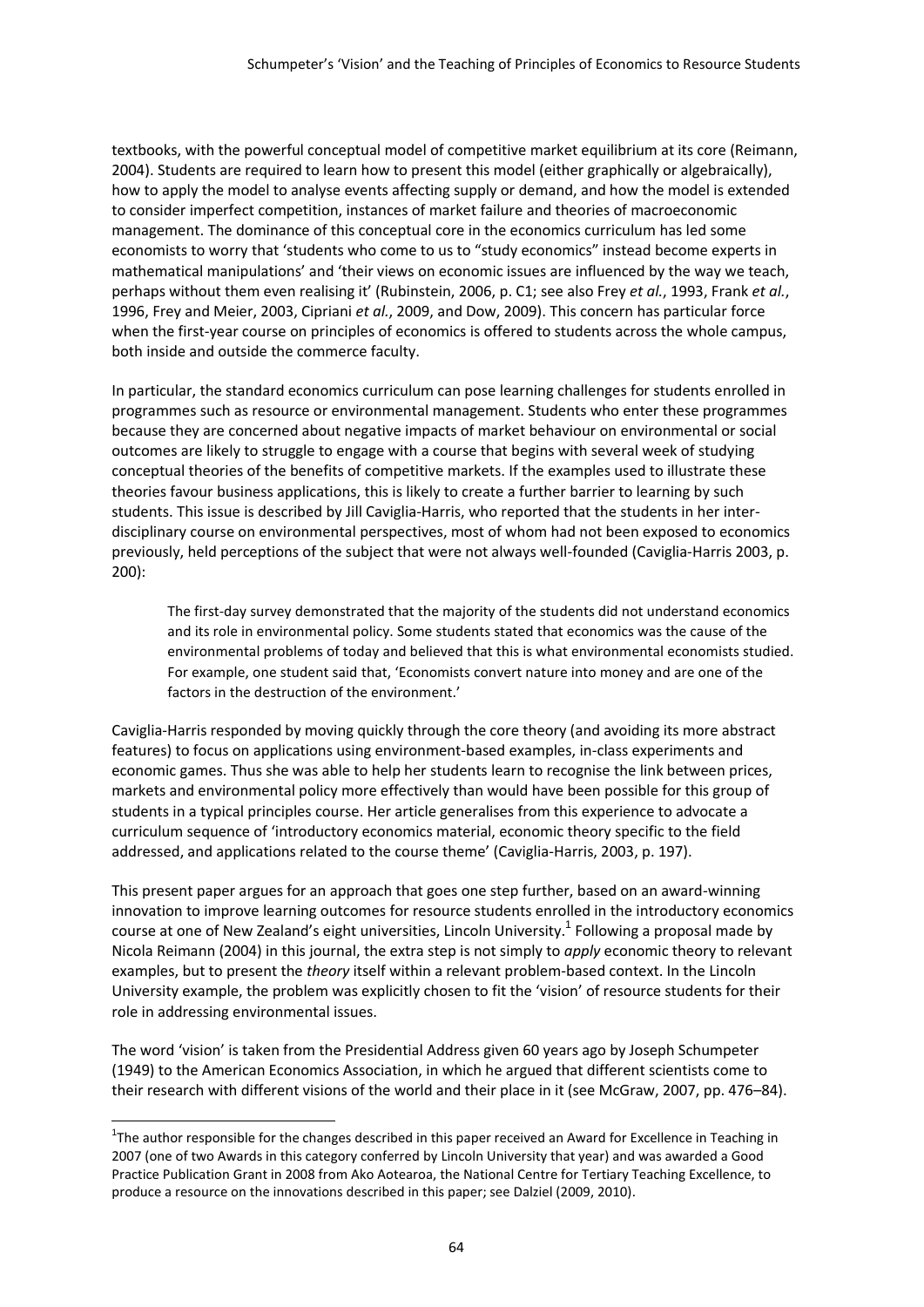This paper argues in the following section that this is also true of students coming to the study of economics. The paper then continues with a description of a course designed to engage the vision of resource students by using a relevant theme from environmental economics (the tragedy of the commons in ocean fisheries) as the *means* for introducing students to the core economic principles involved in competitive markets. The paper finishes with some evidence of the benefits of the change for members of the class, followed by a concluding summary and discussion.

# **2. Schumpeter's 'vision'**

-

Schumpeter (1949, p. 350) observed that the process of scientific research begins with a pre-scientific act of perception and analysis, which recognises a set of related phenomena as having some meaning or relevance that justifies the researcher's interest. This initial mixture of perceptions and pre-scientific analysis Schumpeter called the researcher's 'vision'. His address provided three historical illustrations. Adam Smith's attitude to the land-owning and to capitalist classes 'was the attitude of the observer from outside', whose 'sympathies went wholly to the laborer', and who felt disgust 'at the inefficiency of the English bureaucracy and at the corruption of politicians' (idem, p. 353). Marx conceived history as 'the struggle between classes that are defined as the *haves* and the *havenots*, with exploitation of the one by the other, ever increasing wealth among ever fewer *haves* and ever increasing misery and degradation among the *havenots*, moving with inexorable necessity toward spectacular explosion' (idem, p. 354). Keynes perceived the modern economy as stagnationist, based on his vision of a 'mature and arteriosclerotic capitalist society that tries to save more than its declining opportunities for investment can absorb' (idem, p. 355). Schumpeter suggested that the underlying visions of economist researchers are the source of unavoidable ideological bias (1949, p. 352):

[T]he original vision is ideology by nature and may contain any amount of delusions traceable to a man's [sic] social location, to the manner in which he wants to see himself or his class or group and the opponents of his own class or group. This should be extended even to peculiarities of his outlook that are related to his personal tastes and conditions and have no group connotation – there is even an ideology of the mathematical mind as well as an ideology of the mind that is allergic to mathematics.

Schumpeter was not worried by the biases in these different visions. To the contrary, he argued that ideology is bound to wither over time, not only as a result of changing social patterns but also because scientific 'fact finding and analysis … tend to destroy whatever will not stand their tests' (p. 359). Nevertheless, if Schumpeter was correct to say that economic researchers come to their task with prescientific visions, it is also true that *students* of economics arrive with different visions of the world and of the role of economists in understanding that world. $^2$  Certainly the distinction between a mathematical and a non-mathematical mind made by Schumpeter in his last sentence quoted above will be familiar to instructors of first-year principles courses.

Building on Schumpeter's concept, there are differences between the vision of a typical commerce student and that of a typical resource student in a first-year economics class. The typical commerce student can be assumed to be sympathetic about businesses operating in a market system and is likely to arrive in class with some curiosity about economic principles underlying the actions of consumers and producers. In contrast, the typical resource student may be suspicious about the impact of marketoriented business on the environment and may want to know how public authorities can intervene 'to save the planet'. These differences spill over into diverse visions for economics itself – commerce students are typically more favourably disposed to the study of economics as a way to advance their own ambitions (and indeed is more likely to have studied economics previously), while Caviglia-Harris

 $^2$  This statement and those in the following paragraph are based on the author's 25 years' experience of teaching first-year economics in three different New Zealand universities. Some supporting evidence is offered in Table 1 below.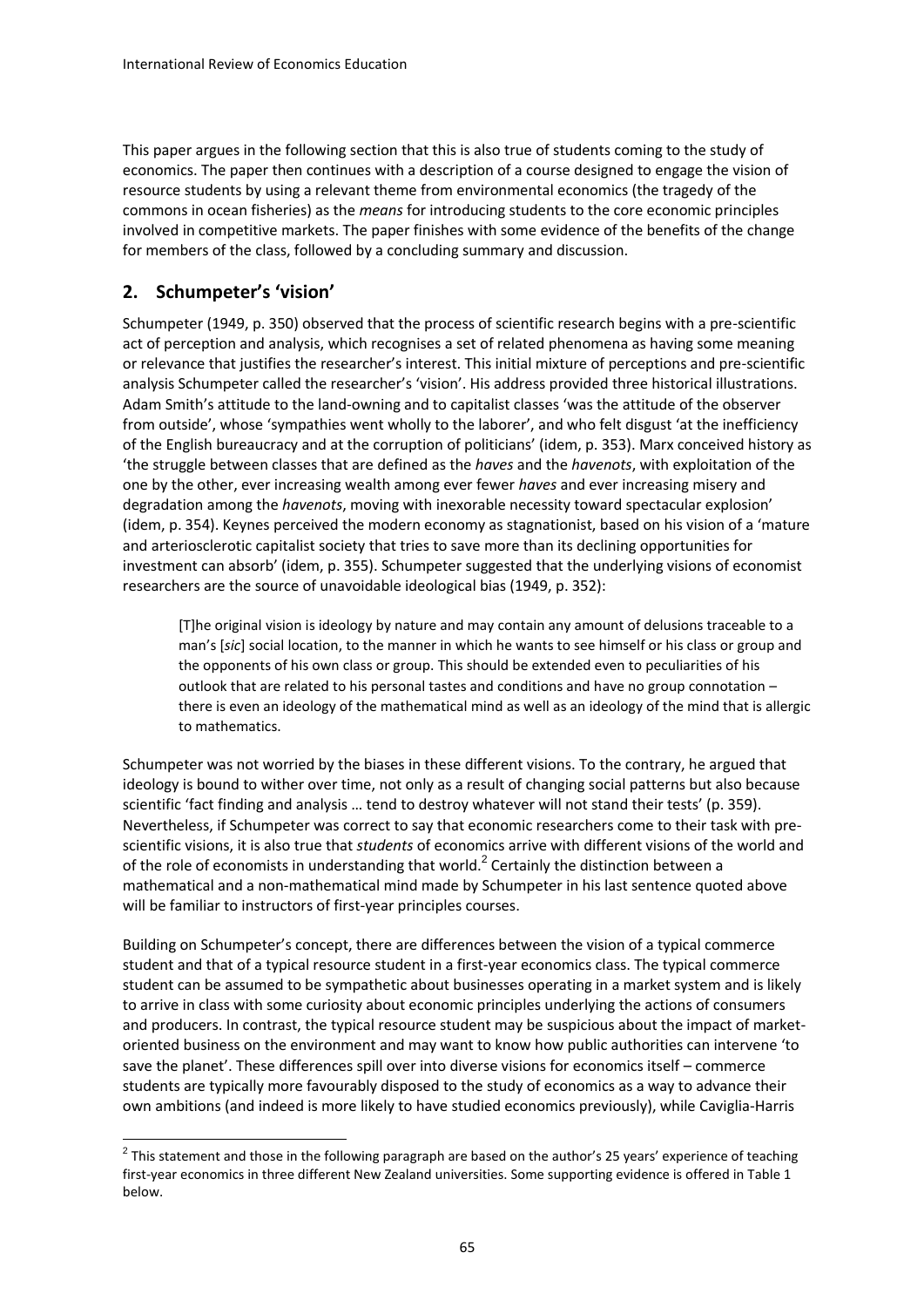(2003, cited above) is not alone in finding that some resource students may hold the prior belief that economics is a cause of modern environmental problems.

Further evidence for this difference can be found in Table 1. Soper and Walstad (1983) offer an instrument for measuring the economic attitude sophistication (EAS) of students, comprised of 14 statements for which Soper and Walstad could demonstrate a strong consensus in the economics profession at the time of their study. The instrument asks students to indicate for each statement whether they strongly agree, agree, are undecided, disagree or strongly disagree. These responses are coded 1, 2, 3, 4 and 5 respectively for the statements where the economics consensus position involves strong disagreement, or 5, 4, 3, 2 and 1 for those where the consensus position is the opposite.

|                                                                             |      | Commerce (101) | Resources (105) |      | Student t- |        |
|-----------------------------------------------------------------------------|------|----------------|-----------------|------|------------|--------|
|                                                                             | Mean | SD             | Mean            | SD   | statistic  |        |
| 1. Government should control the price of petrol.                           | 2.77 | 1.06           | 2.61            | 1.09 | 0.81       |        |
| 2. Inflation is caused by greedy business and union leaders.                | 3.21 | 0.86           | 2.98            | 0.72 | 1.66       | $\ast$ |
| 3. Business makes too much profit.                                          | 3.83 | 0.80           | 3.46            | 0.74 | 2.60       | $***$  |
| 4. People should not have to pay taxes.                                     | 3.50 | 1.14           | 3.51            | 1.23 | $-0.08$    |        |
| 5. Free medical care should be provided for all New Zealanders.             | 2.28 | 1.12           | 2.24            | 1.14 | 0.15       |        |
| 6. Banks should not charge interest on loans to customers.                  | 3.53 | 1.18           | 3.15            | 1.04 | 1.92       | *      |
| 7. Most people who don't jobs are too lazy to work.                         | 2.81 | 1.19           | 3.17            | 1.12 | $-1.72$    | *      |
| 8. When a business gets big, it should be controlled by government.         | 4.10 | 0.86           | 3.78            | 0.65 | 2.42       | $***$  |
| 9. New factories are not needed.                                            | 3.90 | 0.87           | 3.63            | 0.94 | 1.54       |        |
| 10. People should not be told how to spend their money. (Reverse coded)     | 3.92 | 1.03           | 3.56            | 1.07 | 1.86       | $\ast$ |
| 11. If everyone had more money, we'd all be better off.                     | 3.59 | 0.97           | 3.66            | 0.82 | $-0.43$    |        |
| 12. Profits should not be regulated by government. (Reverse coded)          | 3.55 | 0.96           | 3.07            | 0.82 | 3.02       | $***$  |
| 13. Most unemployed people are lazy.                                        | 2.93 | 1.12           | 3.15            | 1.17 | $-1.00$    |        |
| 14. When a strike occurs, government should step in and settle the dispute. | 2.83 | 0.99           | 2.71            | 0.84 | 0.74       |        |
| Aggregate Totals                                                            | 3.34 | 0.45           | 3.14            | 0.32 | 3.22       | $***$  |

#### **Table 1** Results of the economic attitude sophistication survey

1 = strongly agree;  $2$  = agree;  $3$  = undecided;  $4$  = disagree;  $5$  = strongly disagree

\* Significant at the 0.10 level; \*\* Significant at the 0.05 level; \*\* Significant at the 0.01 level.

This EAS instrument was administered to commerce degree students and to resource degree students in the first economics lectures at Lincoln University in 2008.<sup>3</sup> Eleven incomplete forms were excluded from the analysis, leaving 105 valid responses from commerce students, and 41 valid responses from resource students. Table 1 reports the mean score and standard deviation for each question, analysed by the two groups, as well as the Student t-statistic for testing the difference between two means. The bottom row of the table reports the aggregate results, which show that overall the commerce students were closer to the economics consensus position than the resource students. This difference was significant at the 1% level. Further, the individual questions with the strongest significance were the three questions on business: the resource students were significantly less likely to disagree that business makes too much profit or to object to the government regulating profits or controlling big business.

 3 Two small changes were made to the wording of the questions: 'gasoline' was replaced by 'petrol' in question 1; and 'Americans' was replaced by 'New Zealanders' in question 5. I also added a question asking if the student had previously studied economics; 61.0% of the commerce degree students reported they had, compared to only 34.1% of the resource degree students.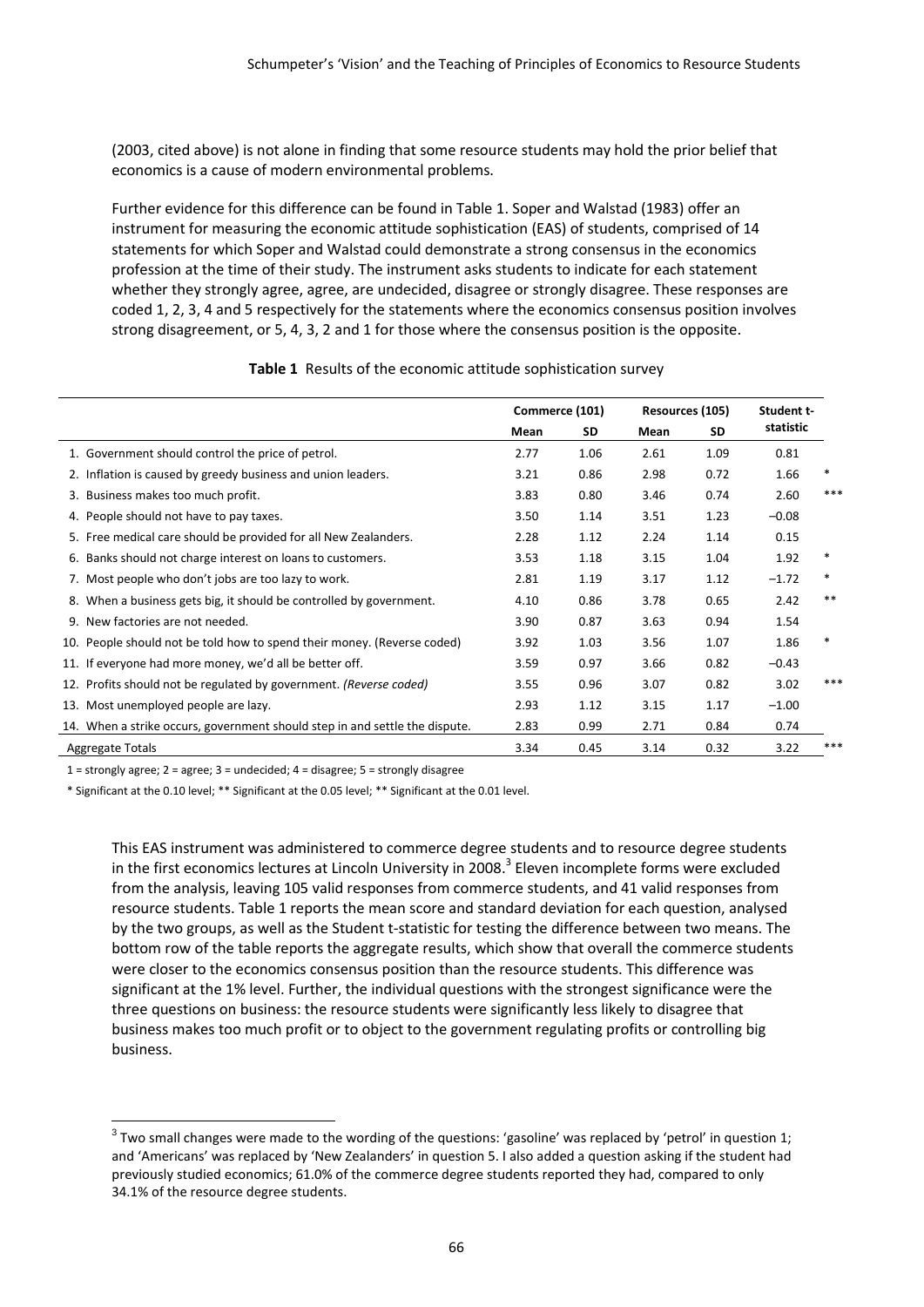These results are consistent with the hypothesis that resource students at Lincoln University enter the principles of economics course with a vision different to that of commerce students. As noted in the introduction, this can produce learning barriers for the former in a course primarily designed for the latter. Given a passionate concern for issues such as global climate change, environmental pollution and resource depletion, resource students have less patience to attend several weeks of lectures on theories of market efficiency (following the standard textbook sequence) before the possibility of suboptimal social outcomes produced by externalities and common resources are addressed. This barrier is likely to be reinforced if resource students are predisposed to be suspicious of big business and the profit motive but the instructor's illustrations and case studies are generally drawn from commerce examples (Rubinstein, 2006). The following section therefore explains how a new course was designed to improve learning outcomes by addressing these barriers.

## **3. Teaching economics to resource students**

Prior to 2005, Lincoln University students who were enrolled in degrees in environmental management, landscape architecture, resource studies, social science or tourism management were obliged to study a standard principles of economics course, ECON 101. These students had consistently poorer outcomes in ECON 101 than classmates from the University's commerce programmes in the same course. A nadir was reached in 2004, when their pass rate was 16 percentage points below that of the commerce students, accompanied by a 9 percentage point gap in mean marks. Consequently, a new course, ECON 105, was introduced to replace ECON 101 in the above five degrees. This new course was taught by the commerce faculty at the same level as ECON 101, but was intended to meet the specific learning needs of resource students studying economics for the first time.

ECON 105 shared many features with ECON 101. Assessment in both courses involved two term tests and a final exam with identical formats (although not the same questions). Both courses used the same textbooks. Students in each course had access to a dedicated website where they could download PowerPoint lecture notes (see Chen and Lin, 2008, for the benefits of this), practice tests and exams, and other ancillary learning resources. Instruction took place over 12 weeks, with each week involving three or four hours of lectures and one hour of collaborative learning (small groups working on problem sets and case studies with assistance available from the instructor or tutor). The major difference in learning design lay in the way that the market theory was presented in the two courses: ECON 101 continued to teach the model conceptually, reinforced with practical applications and exercises, while ECON 105 framed the initial presentation of the theory with a pressing real world problem familiar to students from their own environmental concerns.

After a week of similar introductory material, the ECON 101 class continued by studying the textbook derivation of the supply and demand market diagram. In contrast, ECON 105 began its second week with a documentary on the depletion of ocean fisheries: Empty Oceans, Empty Nets (distributed by Video Education Australasia, Bendigo, Australia, 2002). Leet and Houser (2003) explain the power of a shared film in providing context for a class that is learning economics. This was exactly the role performed by Empty Oceans, Empty Nets; New Zealand is a small island nation in the South Pacific, and so management of fisheries is an important issue for its resource students. Thus, the shared documentary motivated students to engage with the ECON 105 course by reassuring them that their concerns for the environment would be taken seriously and by promising that the market theory being studied would be directly relevant to those concerns.

The screening was followed by a discussion of the stylised timeline of Hilborn and Walters (2001, Figure 1.1, p. 7), which shows that sustainable growth in an unregulated fishery is typically followed by sequential periods of over-exploitation, collapse and slow recovery (the key message of the documentary). This became the problem that framed the class's study of the economic model of competitive markets. In particular, a PowerPoint slide explained to the class that the module would develop an economic model to address four questions: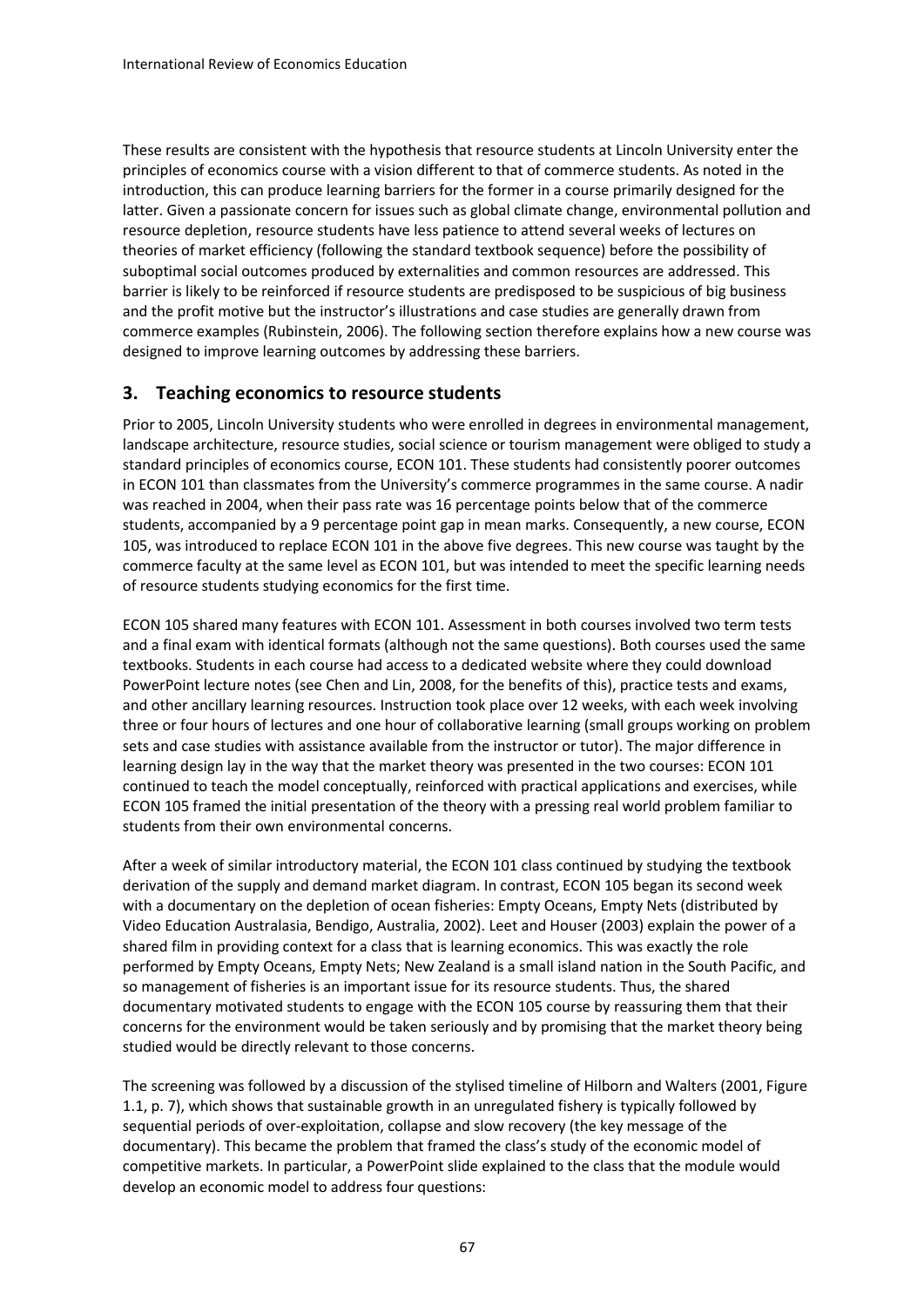- 1. Why do fishing stocks get over-fished in an uncontrolled fishery?
- 2. Is this a case of market failure? Or will markets fix the problem themselves?
- 3. In either case, what is the best way for policymakers to help recovery?
- 4. What is best for people's well-being?

The class explored these questions by learning how to derive and apply the economic model of a competitive market. They studied how the quantity supplied and the quantity demanded respond to a change in market price, and how each curve can shift as a result of other influences. A biological measure of maximum sustainable catch was added to the diagram's horizontal axis, and students were reminded that the documentary had shown firms investing in specialist technologies to improve their ability to harvest a species (shifting the supply curve right) and marketing their product to increase consumption (shifting the demand curve right). The result is shown in Figure 1. When a species is first commercialised, market equilibrium at  $E_0$  is initially sustainable (that is, to the left of the maximum sustainable catch). As the development of new technologies shifts the supply curve (*S<sup>0</sup>* to *S1*), and as increased marketing shifts the demand curve ( $D_0$  to  $D_1$ ), both to the right, the market equilibrium shifts to *E1*. The impact on market price is ambiguous, but the equilibrium quantity moves over time to the right, past the maximum sustainable catch, and the fishery may collapse.





Figure 1 was used to illustrate policy responses shown in the documentary. If the authorities regulate boat owners to raise the cost of fishing, for example, or if they pay subsidies for reduced fishing effort, then the supply curve shifts to the left. If a public campaign by an environmental pressure group encourages a consumer-led boycott of species being fished unsustainably, the demand curve shifts to the left. The policy response adopted in New Zealand involves individual transferable quota permits being issued with a total allowable catch no greater than the maximum sustainable catch estimated by scientists (Lock and Leslie, 2007). This restricts supply to a vertical line representing the total allowable catch on the horizontal axis. This was a good example with which to finish the theoretical presentation, since it involved students considering an important policy of using a market solution (establishing transferable property rights) to fix an important market failure (the tragedy of the commons).

Thus, by the end of their third week, the resource students in ECON 105 found they had come a long way. In contrast with the more abstract approach of ECON 101, they have been exposed to material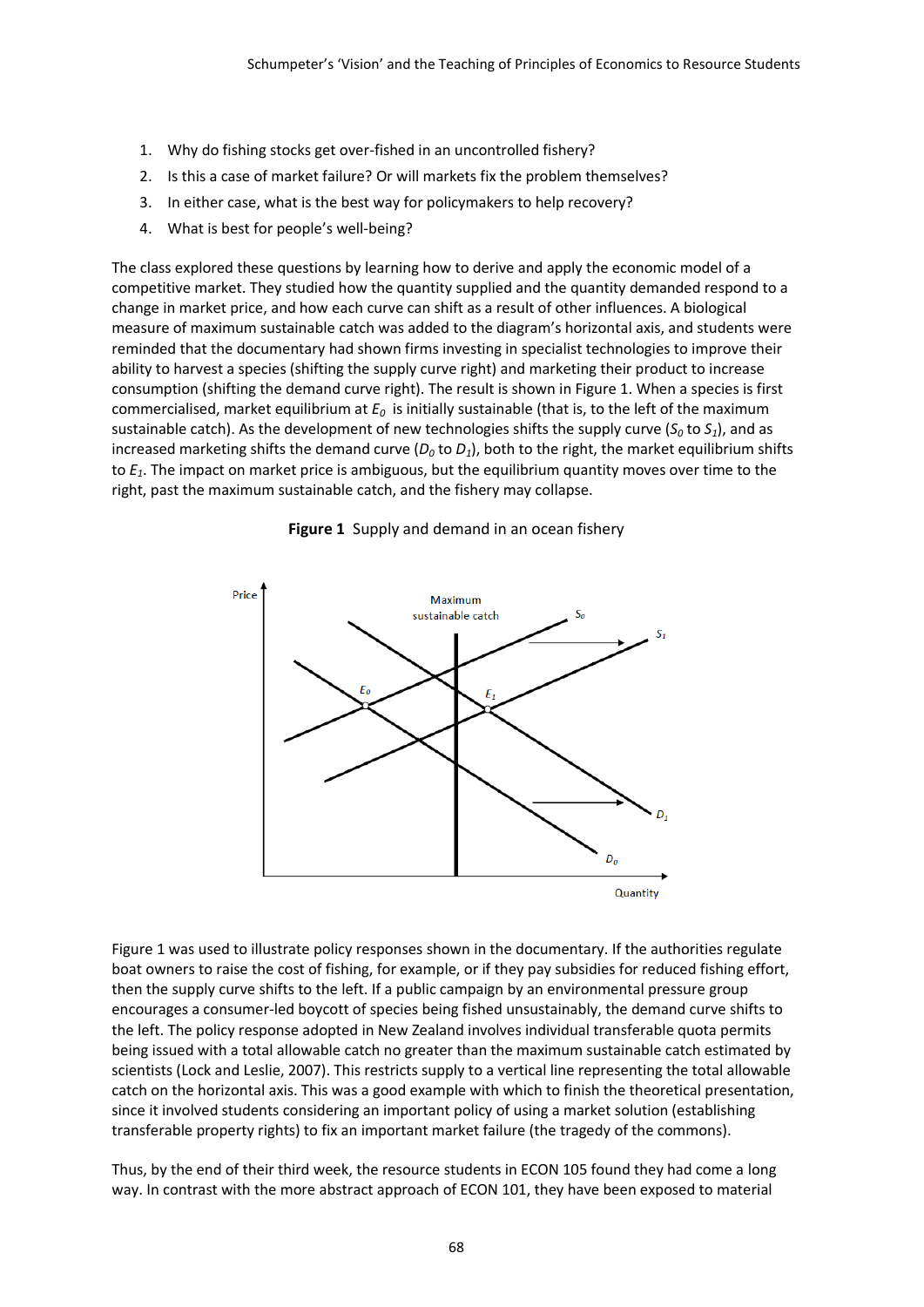they could see as directly relevant to their interests.<sup>4</sup> In particular, the problem-based approach was consistent with their vision as students wanting to address pressing environmental issues. A further advantage was that they had been exposed to core principles of economics in a way that was inherently dynamic (since it is the shifting curves that explain the ocean fishery depletion and recovery). Finally, for some resource students the discovery that markets might be used to fix an environmental problem challenged their negative vision of economics, exactly in line with Schumpeter's hopes for scientific progress.

|                 | 2002       |            | 2003       |            | 2004       |            | 2005       |            | 2006       |            | 2007       |            |
|-----------------|------------|------------|------------|------------|------------|------------|------------|------------|------------|------------|------------|------------|
|                 | <b>RES</b> | <b>COM</b> | <b>RES</b> | <b>COM</b> | <b>RES</b> | <b>COM</b> | <b>RES</b> | <b>COM</b> | <b>RES</b> | <b>COM</b> | <b>RES</b> | <b>COM</b> |
| Class size      | 65         | 298        | 86         | 469        | 90         | 561        | 53         | 425        | 58         | 311        | 46         | 274        |
| <b>Dropouts</b> | 9.2%       | 6.0%       | 5.8%       | 4.9%       | 14.4%      | 4.3%       | 3.8%       | 7.1%       | 6.9%       | 8.4%       | 4.3%       | 10.9%      |
| Failed          | 27.7%      | 19.1%      | 27.9%      | 20.7%      | 38.9%      | 22.5%      | 24.5%      | 30.6%      | 22.4%      | 34.4%      | 28.3%      | 28.8%      |
| Unrestricted    | 67.7%      | 76.2%      | 57.0%      | 74.8%      | 57.8%      | 71.5%      | 60.4%      | 64.9%      | 67.2%      | 62.1%      | 63.0%      | 67.9%      |
| A+ grade        | 12.3%      | 17.4%      | 4.7%       | 8.7%       | 3.3%       | 7.8%       | 7.5%       | 4.2%       | 12.1%      | 10.3%      | 10.9%      | 11.7%      |
| Mean mark       | 54.5       | 60.5       | 52.9       | 58.9       | 46.4       | 55.7       | 53.1       | 50.6       | 53.7       | 50.8       | 55.7       | 53.1       |
| Std. dev.       | 24.3       | 21.6       | 20.3       | 19.0       | 24.3       | 19.2       | 19.0       | 20.1       | 21.5       | 22.8       | 19.3       | 24.9       |
| Difference      | $-6.0$     |            | $-6.0$     |            | $-9.3$     |            |            | 2.5        |            | 2.8        |            | 2.6        |
| t-statistic     | $-1.85$    |            | $-2.54$    |            |            | $-3.46$    |            | 0.88       | 0.91       |            |            | 0.80       |

#### **Table 2** Comparison of ECON 105 and ECON 101 results, 2002–07

#### **Notes:**

-

Class size is the number of students enrolled in the class as the end of the second week of the semester. Dropouts is the percentage of the class who did not receive a grade because they did not sit the final exam. Failed is the percentage of the class who did not gain credit for the course including those who dropped out. Unrestricted is the percentage of the class who were qualified to proceed to the next level of economics studies. A+ grade is the percentage of the class who received a mark of 80 or above (out of 100). Mean mark and Std. dev. are the average mark (out of 100) and its standard deviation as shown in Figure 1. Difference is the mean mark for the resource students minus the mean mark for the commerce students. t-statistic indicates the significance of the difference between the two means, with a critical absolute value at the 5% level of 1.96.

The course then followed the standard textbook syllabus elaborating on the market model: elasticity of demand, consumer and producer surplus, competitive and monopolistic market structures, market externalities, public goods and macroeconomic policy. This was closer to the material in the ECON 101 class, although with a stronger emphasis on cost-benefit analysis and, following the recommendation of Caviglia-Harris (2003), the abstract material was continuously reinforced with environment-based examples, especially in the cooperative learning sessions each week. Thus students learned to practise how to apply economic principles to important environmental policy problems such as choosing endangered species to conserve, reducing congestion in an open-access national park, granting a licence to just one company in a local eco-tourism market, and analysing the impact of a carbon tax to meet commitments under the Kyoto Protocol.

Table 2 provides an analysis of the change in the learning outcomes of the resource students relative to the commerce students for the three years before, and for the three years after, the introduction of ECON 105. The first measurable impact was on the percentage of resource student dropouts from the class, which almost halved from an average of 9.8% to 5.0% and moved from above the commerce dropout rate in each of the three earlier years to below the commerce dropout rate in the first three

<sup>&</sup>lt;sup>4</sup> Bartlett (1995, p. 364) has emphasised the importance of applying economic theory to economic problems related to student interests in order to attract bright students to economics.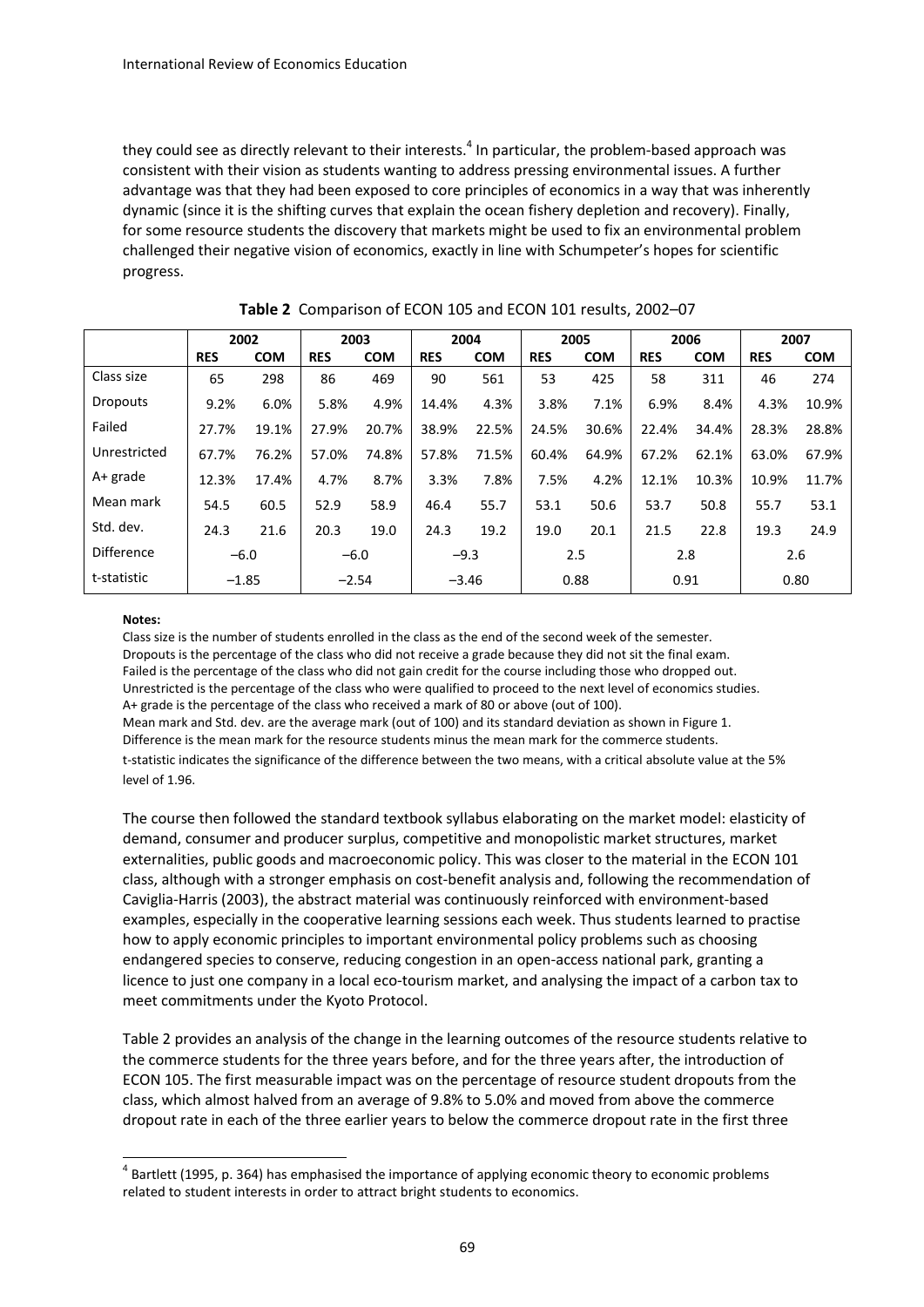years of ECON 105. This contributed to a marked improvement in failure rates, which fell from a peak of 38.9% in 2004 to between 22.4% and 28.3% in the first three years of ECON 105. Both results are consistent with the new course achieving better engagement by its weaker students. At the other end of the scale, the percentage of A+ students increased, from an average of 6.8% to an average of 10.2%. These impacts are reflected in the mean marks of the two groups. In each of the last three years that the resource students sat ECON 101, their mean was six or more marks below that of the commerce students, and this gap was statistically significant in 2003 and 2004. In all of the first three years following the introduction of the new course, the resource group achieved a higher mean mark in ECON 105 than the commerce group achieved in ECON 101 (although this positive difference was not statistically significant).

# **4. Conclusion**

Siegfried *et al*. (1991, p. 213) has counselled that 'instructors need to find the most effective blend of abstract and contextual material to make the powerful ideas of economics accessible to all students.' Bartlett (1996, p. 150) has advised that in an introductory economics course 'student diversity should also be discovered and acknowledged positively on the first day.' More recently, Brewer and Jozefowicz (2006, p. 202) observe that students 'may become critical when they fail to perceive a direct relevance between course content and either their present life or intended career path [and that this] frustration tends to be most evident in required introductory level courses primarily taken by noneconomics majors.' In this journal, Reimann (2004, p. 9) proposed as an observer from outside economics that 'the inductive, problem-first approach is interpreted as one possible way of aligning the teaching-learning environment with students, as it takes the importance of real-world examples and application of theory for student learning into account.'

This paper has provided further evidence in support of these observations. Resource students at a small New Zealand university, obliged to take an introductory principles course designed primarily for commerce students, experienced significantly poorer outcomes than their commerce counterparts. Following Reimann's proposal and inspired by Schumpeter's concept of 'vision', a new course was designed to motivate the resource students to engage with the subject by paying careful attention to their concerns and interests. Thus the new course provided a strongly relevant context (the tragedy of the commons in ocean fisheries) for the students' study of the theory of how competitive markets operate, and the theory was immediately applied to show how a market solution might be used to address an example of market failure. That pattern was followed throughout the course, with abstract material constantly presented within an applied, problem-based context and reinforced with environment-based examples. The result was a measurable improvement in the relative performance of the class (Table 2).

Some caveats are in order. The last empirical result was suggestive but not definitive. It is possible that the improvement came about from statistical chance, or was perhaps due to other associated impacts such as the smaller class sizes of the ECON 105 course or a higher than usual enthusiasm of a teacher and class involved in a deliberate pedagogical innovation (the Hawthorne effect; see Adair, 1984). It is possible that other heterogeneous features of the two groups (including their different levels of prior experience with economics; see footnote 3 above) may have played a role. In a future trial of this type, it would be useful to re-administer the Soper and Walstad (1983) survey to the two groups of students (commerce and non-commerce) at the end of their respective courses to test whether there had been any change in the significant differences found at the course start. Finally, the approach reported in this paper of offering a separate principles course to a small group of students is unlikely to be viable at many institutions (and indeed proved not to be sustainable at Lincoln University itself). This leaves open the important question of how to address the different visions of economics and the role of economists in a single first-year course.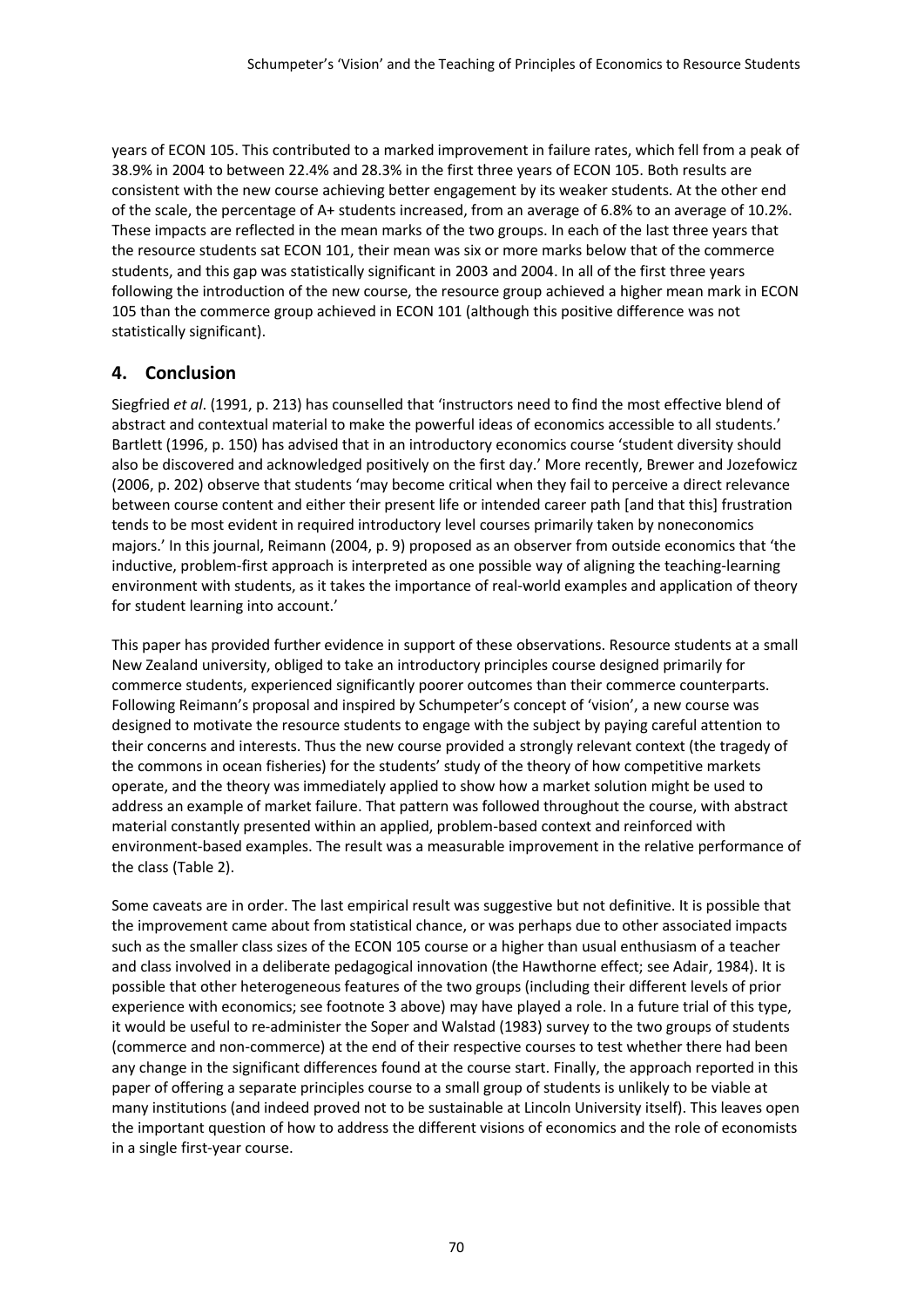Nevertheless, this course was designed within the more general movement in tertiary education that advocates problem-based learning. The Lincoln University experience suggests that such an approach is particularly important for students whose vision for their future is as problem-solvers equipped to address pressing global issues. It provides support for Reimann's (2004) proposal that the problem-first or inductive approach is a good way to align the teaching-learning environment with such students.

#### **References**

Adair, J. G. (1984). 'The Hawthorne effect: A reconsideration of the methodological artefact', *Journal of Applied Psychology*, vol. 69, pp. 334–45.

Bartlett, R. L. (1995). 'Attracting "otherwise bright students" to economics 101', *American Economic Review*, vol. 85, pp. 362–66.

Bartlett, R. L. (1996). 'Discovering diversity in introductory economics', *Journal of Economic Perspectives*, vol. 10, pp. 141–53.

Becker, W. E. (2000). 'Teaching economics in the 21st century', *Journal of Economic Perspectives*, vol. 14, pp. 109–19.

Becker, W. E. (2004). 'Economics for a higher education', *International Review of Economics Education*, vol. 3(1), pp. 52–62.

Becker, W. E. and Watts, M. (2001a). 'Teaching economics at the start of the 21st century: Still chalk and talk', *American Economic Review*, vol. 91, pp. 446–51.

Becker, W. E. and Watts, M. (2001b). 'Teaching methods in U.S. undergraduate economics courses', *Journal of Economic Education*, vol. 32, pp. 269–79.

Boud, D. and G. Feletti, Eds. (1997). *The Challenge of Problem-Based Learning*, London: Kogan Page.

Bourner, T., Cooper, A., and France, L. (2000). 'Action learning across a university community', *Innovations in Education and Training International*, vol. 37, pp. 2–9.

Brewer, S. M. and Jozefowicz, J. J. (2006). 'Making economic principles personal: Student journals and reflection papers', *Journal of Economic Education*, vol. 37, pp. 202–16.

Caviglia-Harris, J. L. (2003). 'Introducing undergraduates to economics in an interdisciplinary setting', *Journal of Economic Education*, vol. 34, pp. 195–203.

Chen, J. and Lin, T.-F. (2008). 'Does downloading PowerPoint slides before the lecture lead to better student achievement?', *International Review of Economics Education*, vol. 7(2), pp. 9–18.

Cipriani, G. P., Lubian, D. and Zago, A. (2009). 'Natural born economists', *Journal of Economic Psychology*, vol. 30, pp. 455–68.

Colander, D. (2004). 'The art of teaching economics', *International Review of Economics Education*, vol. 3(1), pp. 63–76.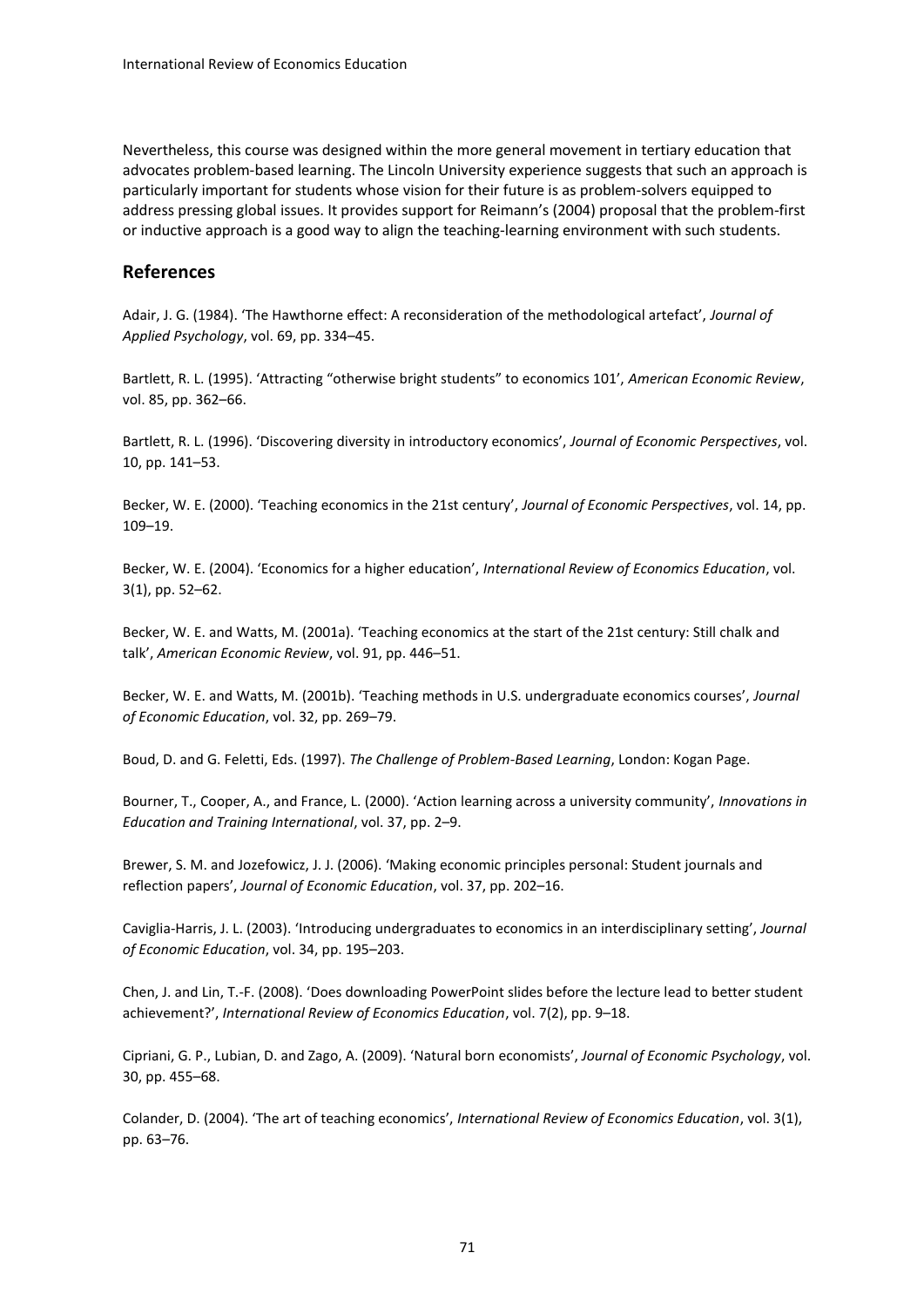Dalziel, P. (2009). 'Schumpeter's "vision" and the teaching of principles of economics', Poster Session on Teaching Ideas and Projects, organised by the AEA Committee on Economic Education, Allied Social Science Associations meetings, San Francisco, 3–5 January.

Dalziel, P. (2010). 'Improving learning outcomes by seeing vision: Teaching economics to resource students', *Good Practice Publication Grants* e-book, Wellington: Ako Aotearoa, available at http://akoaotearoa.ac.nz/gppg-ebook.

Denis, A. (2009). 'Editorial: Pluralism in economics education', *International Review of Economics Education*, vol. 8(2), pp. 6–22.

Dow, S. (2009). 'History of thought and methodology in pluralist economics education', *International Review of Economics Education*, vol. 8(2), pp. 41–57.

Dynan, L. and Cate, T. (2009). 'The impact of writing assignments on student learning: Should writing assignments be structured or unstructured?', *International Review of Economics Education*, vol. 8(1), pp. 64– 86.

Elzinga, K. G. (2001). 'Fifteen theses on classroom teaching', *Southern Economic Journal*, vol. 68, pp. 249–57.

Fleming, N. and Mills, C. (1992). 'Not another inventory, rather a catalyst for reflection', *To Improve the Academy*, vol. 11, pp. 137–55.

Flores, N. and Savage, S. J. (2007). 'Student demand for streaming lecture video: Empirical evidence from undergraduate economics classes', *International Review of Economics Education*, vol. 6(2), pp. 57–78.

Forsythe, F. (2002). 'Problem-based learning', in (Davies, P., ed.), *The Handbook for Economics Lecturers: Teaching*, Bristol: Economics LTSN, http://www.economicsnetwork.ac.uk/handbook/ (last accessed: 2 May 2010).

Frank, R. H., Gilovich, T. D. and Regan, D. T. (1996). 'Do economists make bad citizens?', *Journal of Economic Perspectives*, vol. 10, pp. 187–92.

Frey, B. S. and Meier, S. (2003). 'Are political economists selfish and indoctrinated? Evidence from a natural experiment', *Economic Inquiry*, vol. 41, pp. 448–62.

Frey, B. S., Pommerehene, W. W. and Gygi, B. (1993). 'Economics indoctrination or selection? Some empirical results', *Journal of Economic Education*, vol. 24, pp. 271–81.

Guest, R. (2005). 'Will flexible learning raise student achievement?', *Education Economics*, vol. 13, pp. 287– 97.

Guest, R. and Vecchio, N. (2003). 'Are there learning spillovers in introductory macroeconomics?', *International Review of Economics Education*, vol. 1(1), pp. 36–60.

Hawtrey, K. (2007). 'Using experiential learning techniques', *Journal of Economic Education*, vol. 38, pp. 143– 52.

Hilborn, R. and Walters, C. J. (2001). *Quantitative Fisheries Stock Assessment*, Boston: Kluwer Academic Publishers.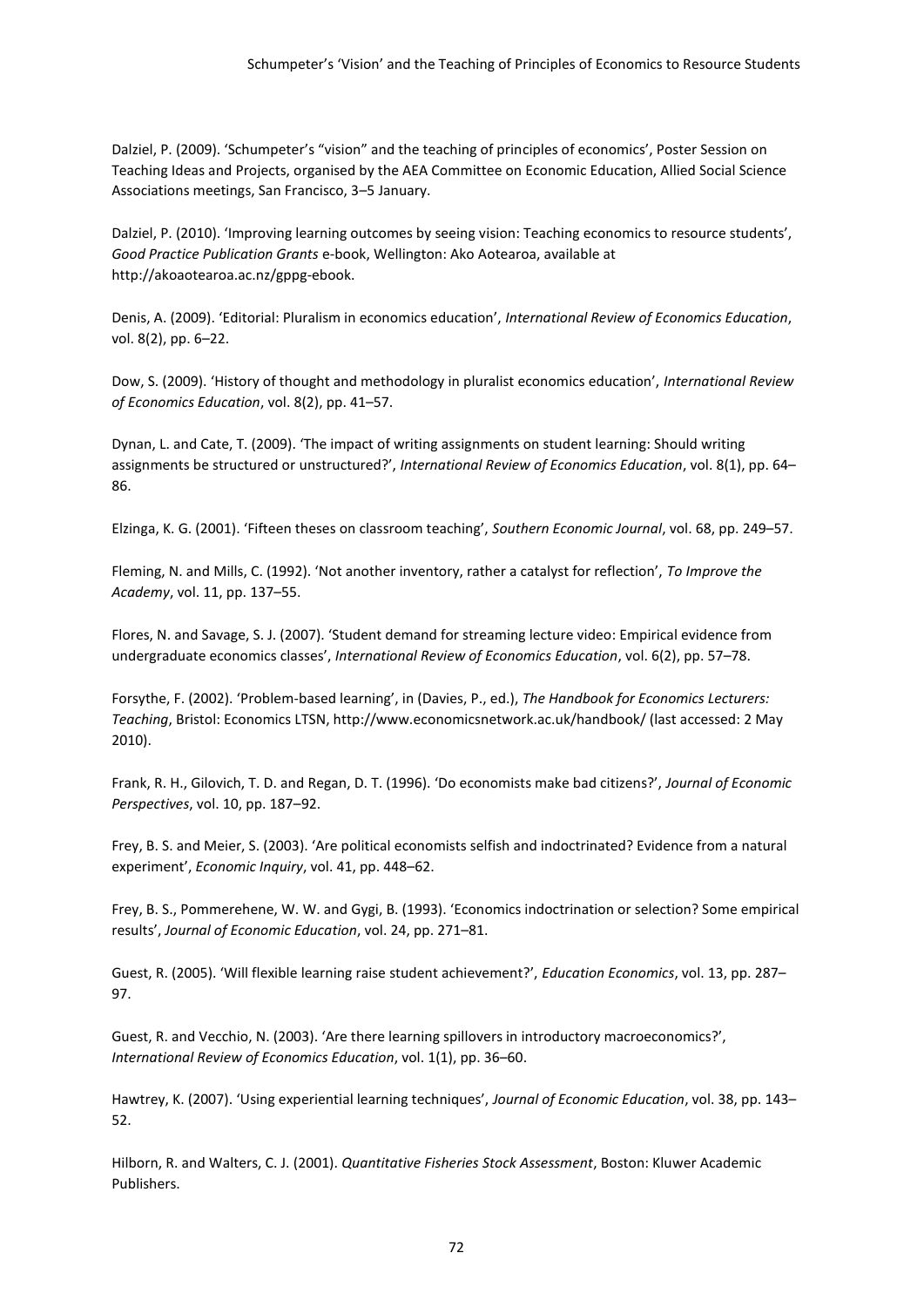Jensen, E. J. and Owen, A. L. (2003). 'Appealing to good students in introductory economics', *Journal of Economic Education*, vol. 34, pp. 299–325.

Lage, M. J., Platt, G. J. and Treglia, M. (2000). 'Inverting the classroom: A gateway to creating an inclusive learning environment', *Journal of Economic Education*, vol. 31, pp. 30–43.

Leet, D. and Houser, S. (2003). 'Economics goes to Hollywood: Using classic films and documentaries to create an undergraduate economics course', *Journal of Economic Education*, vol. 34, pp. 326–32.

Lock, K. and Leslie, S. (2007). 'New Zealand's quota management system: A history of the first 20 years', Motu Working Paper 07-02, Wellington: Motu Economic and Public Policy Research, available at www.motu.org.nz/ (last accessed: 2 May 2010).

McGraw, T. K. (2007). *Prophet of Innovation: Joseph Schumpeter and Creative Destruction*, Cambridge MA: Belknap Press of Harvard University Press.

Owen, A. L. (2007). 'Integrating computer applications into economics electives', *International Review of Economics Education*, vol. 6(1), pp. 77–92.

Prosser, M. and K. Trigwell (1999). *Understanding Learning and Teaching: The Experience in Higher Education*. Birmingham: Open University Press for the Society for Research into Higher Education.

Reimann, N. (2004). 'First-year teaching-learning environments in economics', *International Review of Economics Education*, vol. 3(1), pp. 9–38.

Rubinstein, A. (2006). 'A sceptic's comment on the study of economics', *Economic Journal*, vol. 116, pp. C1–  $C9.$ 

Savin-Baden, M. and Major, C. (2004). *Foundations of Problem-Based Learning*, Maindenhead: Open University Press and Society for Research into Higher Education.

Schumpeter, J. A. (1949). 'Science and ideology', *American Economic Review*, vol. 39, pp. 345–59.

Siegfried, J. J., Bartlett, R. L., Hansen, W. L., Kelly, A. C., McCloskey, D. N. and Tietenberg, T. (1991). 'The status and prospects of the economics major', *Journal of Economic Education*, vol. 22, pp. 197–224.

Soper, J. C. and Walstad, W. B. (1983). 'On measuring economic attitudes', *Journal of Economic Education*, vol. 14, pp. 4–17.

Ziegert, A. L. (2000). 'The role of personality temperament and student learning in principles of economics: Further evidence', *Journal of Economic Education*, vol. 31, pp. 307–22.

Zuber-Skerritt, O. (1993). 'Improving learning and teaching through action learning and action research', *Higher Education Research and Development*, vol. 12, pp. 45–58.

## **Author Biography**

Professor Paul Dalziel has twenty-five years experience of teaching entry-level economics classes. He received a Special Achievement Award for Excellence in Teaching from Lincoln University in 2006 and a Green Award for Excellence and Achievement in Teaching from the Lincoln University Students'